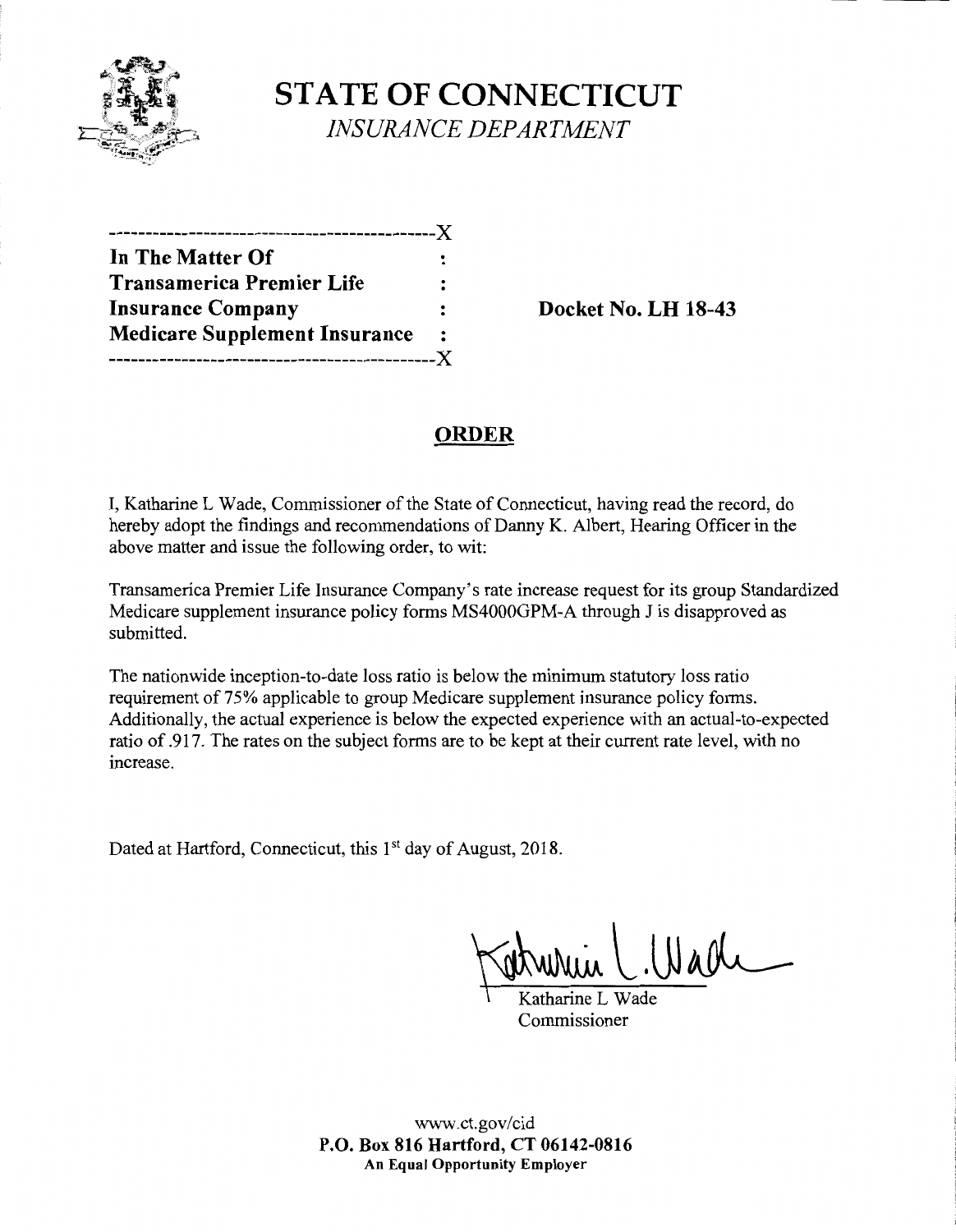

**STATE OF CONNECTICUT**  *INSURANCE DEPARTMENT* 

| In The Matter Of                             |  |
|----------------------------------------------|--|
| Transamerica Premier Life Insurance Company: |  |
| <b>Medicare Supplement Insurance</b>         |  |
| ---------------------X                       |  |

**Transamerica Premier Life Insurance Company** : **Docket No. LH 18-43** 

#### **PROPOSED FINAL DECISION**

## I. **INTRODUCTION**

The Insurance Commissioner of the State of Connecticut is empowered to review rates charged for individual and group Medicare supplement policies sold to any resident of this State who is eligible for Medicare. The source for this regulatory authority is contained in Chapter 700c and Section 38a-495a of the Connecticut General Statutes.

After due notice, a hearing was held at the Insurance Department in Hartford on Tuesday, July 17, 2018, to consider whether or not the rate increase requested by Transamerica Premier Life Insurance Company on its group Standardized Medicare supplement insurance business should be approved.

No members from the general public attended the hearing.

No company representatives from Transamerica Premier Life Insurance Company attended the hearing.

The hearing was conducted in accordance with the requirements of Section 38a-474, Connecticut General Statutes, the Uniform Administrative Procedures Act, Chapter 54 of Section 38a-8-1 et seq. of the Regulations of Connecticut State Agencies.

A Medicare supplement policy is a private health insurance policy sold on an individual or group basis, which provides benefits that are additional to the benefits provided by Medicare. For many years Medicare supplement policies have been highly regulated under both state and federal law to protect the interests of persons eligible for Medicare who depend on these policies to provide additional coverage for the costs of health care.

Effective December 1, 2005, Connecticut amended its program of standardized Medicare supplement policies in accordance with Section 38a-495a of the Connecticut General Statutes, and Sections 38a-495al through 38a-495a-21 ofthe Regulations of Connecticut Agencies. This program, which conforms to federal requirements, provides a "core" package of benefits known as Plan A. Insurers may also offer any one or more of eleven other plans (Plans B through N).

> www.ct.gov/cid **P.O. Box 816 Hartford, CT 06142-0816 An Equal Opportunity Employer**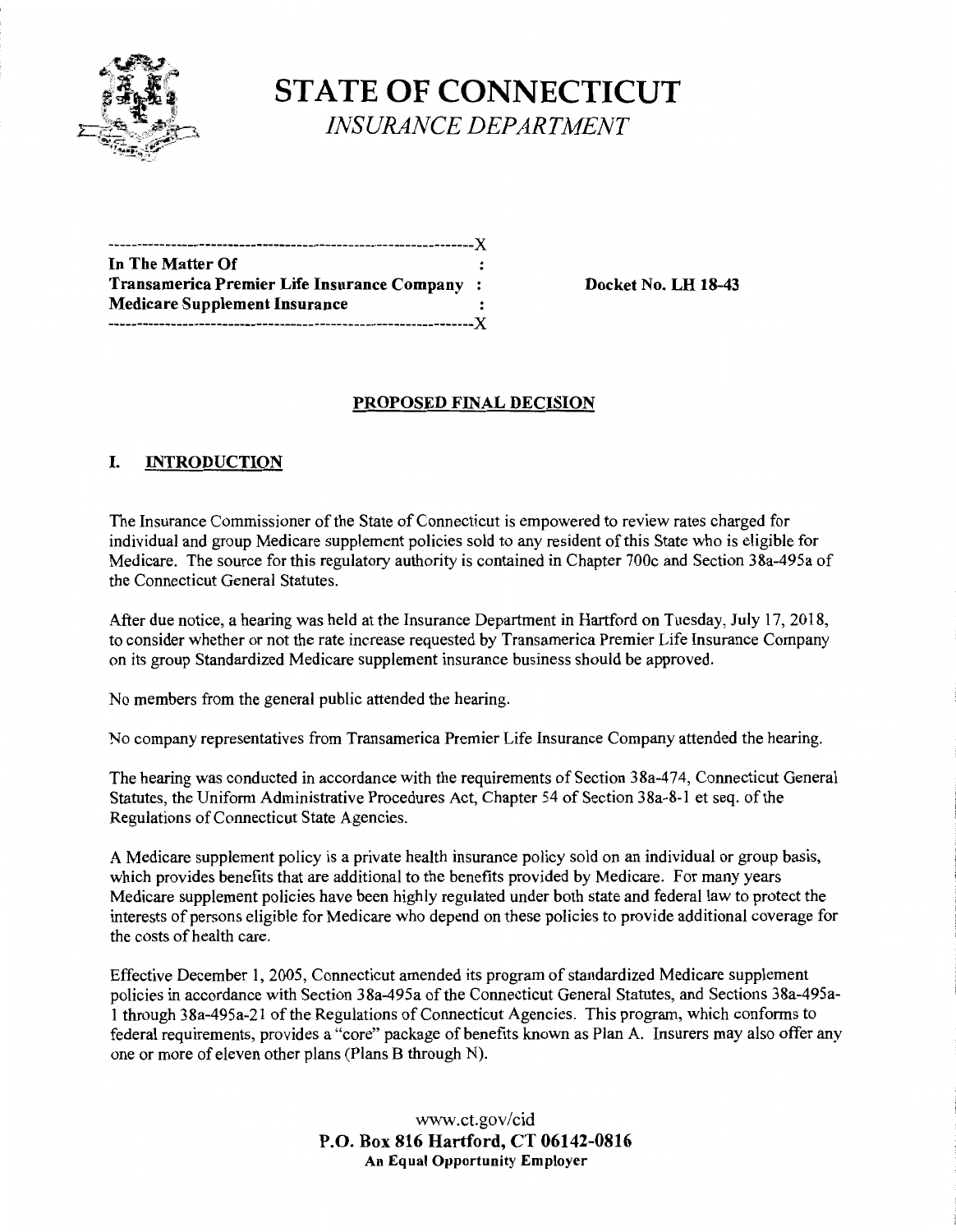Effective January 1, 2006, in accordance with Section 38a-495c of the Connecticut General Statutes (as amended by Public Act 05-20) premiums for all Medicare supplement policies in the state must use community rating. Rates for Plans A through N must be computed without regard to age, gender, previous claims history or the medical condition of any person covered by a Medicare supplement policy or certificate.

The statute provides that coverage under Plans A through N may not be denied on the basis of age, gender, previous claims history or the medical condition of any covered person. Insurers may exclude benefits for losses incurred within six months from the effective date of coverage based on a pre-existing condition.

Effective October I, 1998, carriers that offer Plan B or Plan C must make these plans as well as Plan A, available to all persons eligible for Medicare by reason of disability.

Insurers must also make the necessary arrangements to receive notice of all claims paid by Medicare for their insureds so that supplement benefits can be computed and paid without requiring insureds to file claim forms for such benefits. This process of direct notice and automatic claims payment is commonly referred to as "piggybacking" or "crossover".

Sections 38a-495 and 38a-522 of the Connecticut General Statutes, and Section 38a-495a-10 of the Regulations of Connecticut Agencies, state that individual and group Medicare supplement policies must have anticipated loss ratios of 65% and 75%, respectively. Under Sections 38a-495-7 and 38a-495a-10 of the Regulations of Connecticut Agencies, filings for rate increases must demonstrate that actual and expected losses in relation to premiums meet these standards, and anticipated loss ratios for the entire future period for which the requested premiums are calculated to provide coverage must be expected to equal or exceed the appropriate loss ratio standard.

Section 38a-473 of the Connecticut General Statutes provides that no insurer may incorporate in its rates for Medicare supplement policies factors for expenses that exceed 150% of the average expense ratio for that insurer's entire written premium for all lines of health insurance for the previous calendar year.

## IL **FINDING OF FACT**

After reviewing the exhibits entered into the record ofthis proceeding, and utilizing the experience, technical competence and specialized knowledge of the Insurance Department, the undersigned makes the following findings of fact:

1. Transamerica Premier Life Insurance Company has requested the following rate increases on its group standardized Medicare supplement policy forms MS4000GPM-A through J:

| Plan            | Increase |
|-----------------|----------|
| A               | 6.0%     |
| B               | 6.0%     |
| C               | $6.0\%$  |
| D               | 6.0%     |
| E               | $6.0\%$  |
| F               | $6.0\%$  |
| G               | 6.0%     |
| I w/ and w/o Rx | $6.0\%$  |
| J w/ and w/o Rx | 6.0%     |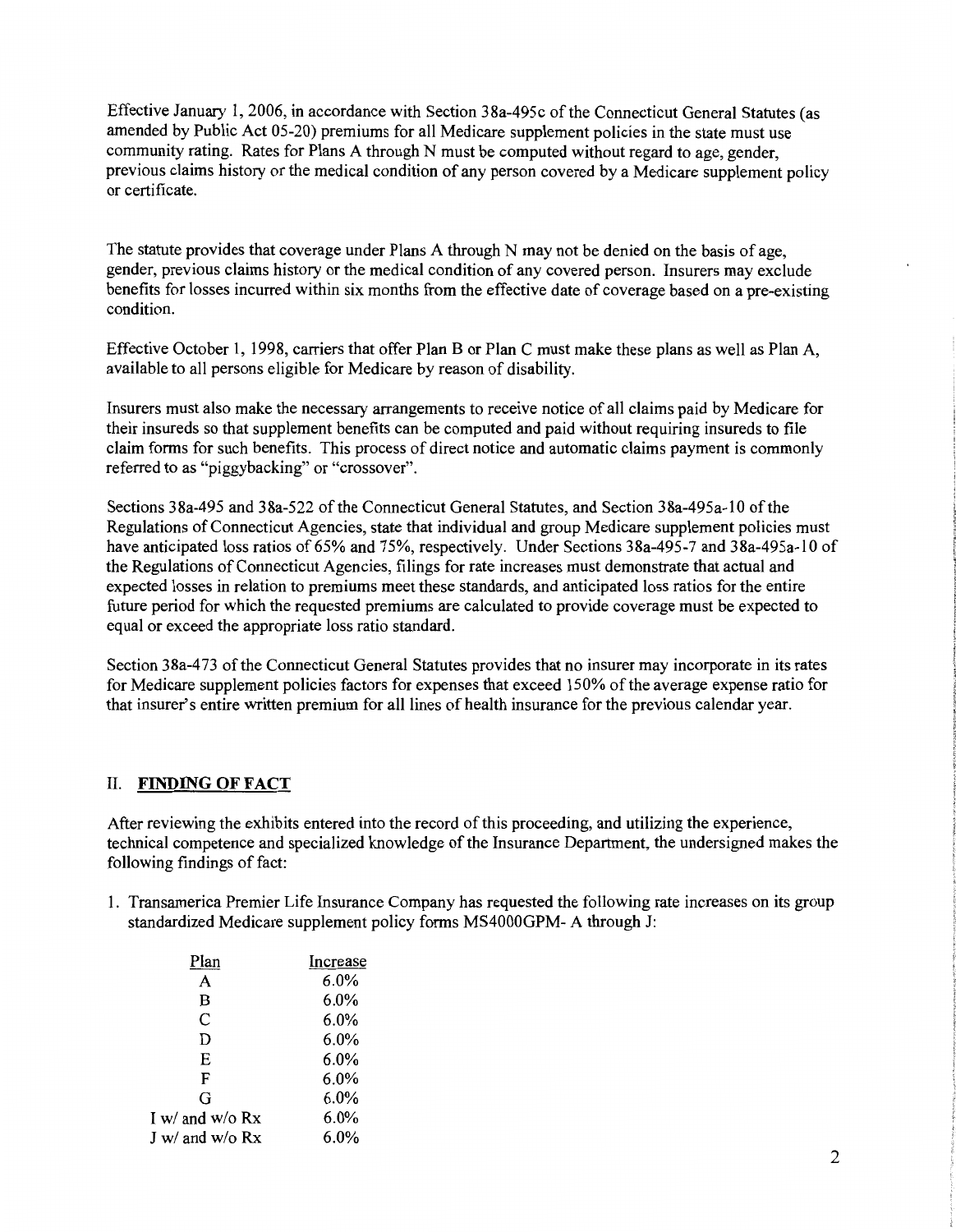2. The following are the number of in-force policies, by Plan, as of 12/31/17, for Connecticut and on a nationwide basis:

| Plan           | Connecticut | Nationwide |
|----------------|-------------|------------|
| A              | 17          | 230        |
| B              | 33          | 76         |
| $\overline{C}$ | 67          | 934        |
| D              | 37          | 74         |
| E              | 8           | 25         |
| F              | 108         | 1,164      |
| G              | 81          | 135        |
| I w/Rx         | 0           | 22         |
| I w/o $Rx$     | 6           | 62         |
| J w/Rx         | 6           | 56         |
| $J$ w/o $Rx$   | 4           | 106        |
| Total          | 367         | 2,884      |

3. The following are the last increases approved for each of the Plans:

| Increase | Year |
|----------|------|
| 5.6%     | 2009 |
| 5.6%     | 2009 |
| 5.6%     | 2009 |
| 5.6%     | 2009 |
| 5.6%     | 2009 |
| 5.6%     | 2009 |
| 5.6%     | 2009 |
| 20.5%    | 2003 |
| none     | n/a  |
| 20.5%    | 2003 |
| none     | n/a  |
|          |      |

- 4. These forms were mass marketed.
- 5. The proposed rates are expected to satisfy the Connecticut statutory loss ratio of 75% required of group Medicare supplement forms.
- 6. Transamerica Premier Life certified that their expense factors are in compliance with section 38a-473, C.G.S.
- 7. Transamerica Premier Life has conformed to subsection (e) of section 38a-495c, C.G.S. regarding the automatic claims processing requirement.
- 8. The incurred loss ratios for 2016 and 2017 on a nationwide basis are 84.4% and 78.5% respectively while the inception-to-date loss ratio on a nationwide basis is 72.9%.
- 9. Transamerica Premier Life Insurance Company's 2018 Medicare supplement rate filing proposal is in compliance with the requirements of regulation 38a-474 as it applies to the contents of the rate submission as well as the actuarial memorandum.